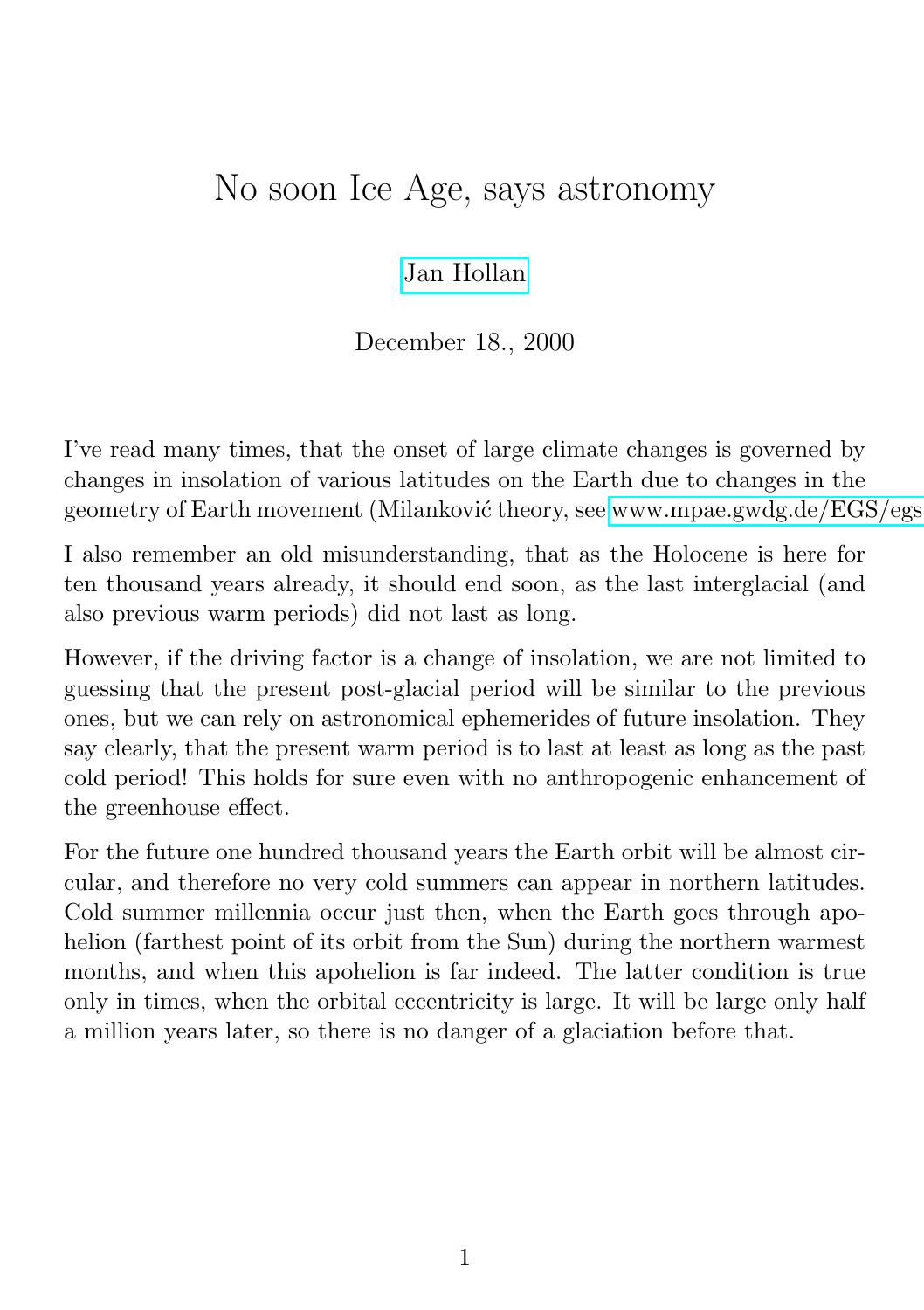

Now, let's visualise the correspondence between insolation and global temperatures. To do that, data from<http://www.ngdc.noaa.gov/paleo> are needed. The above picture made from them displays three curves. The top one gives the average insolation of 65 degrees northern latitude (Watts per one square meter of a horizontal atmosphere) in mid-July. As seen, it varies from some 390 to 490  $\text{W/m}^2$  (the data are taken from [\[1\]](#page-3-0)).

The middle curve represents well the global temperatures. More accurately, it partly neglects northern hemisphere, as the data are from the Antarctic Vostok ice core [\[2\]](#page-3-1).

The bottom curve is from Greenland GRIP core; not the temperatures themselves are given, but just relative abundances of an  $O^{18}$  isotope. These are indicators of the ruling temperatures in the northern Atlantic. It is apparent that many abrupt changes appeared there, almost surely caused by different states of warm northward Atlantic conveyor belt. However, a smoothed curve would be quite similar to the middle one, i.e., the long-period temperature changes are really global.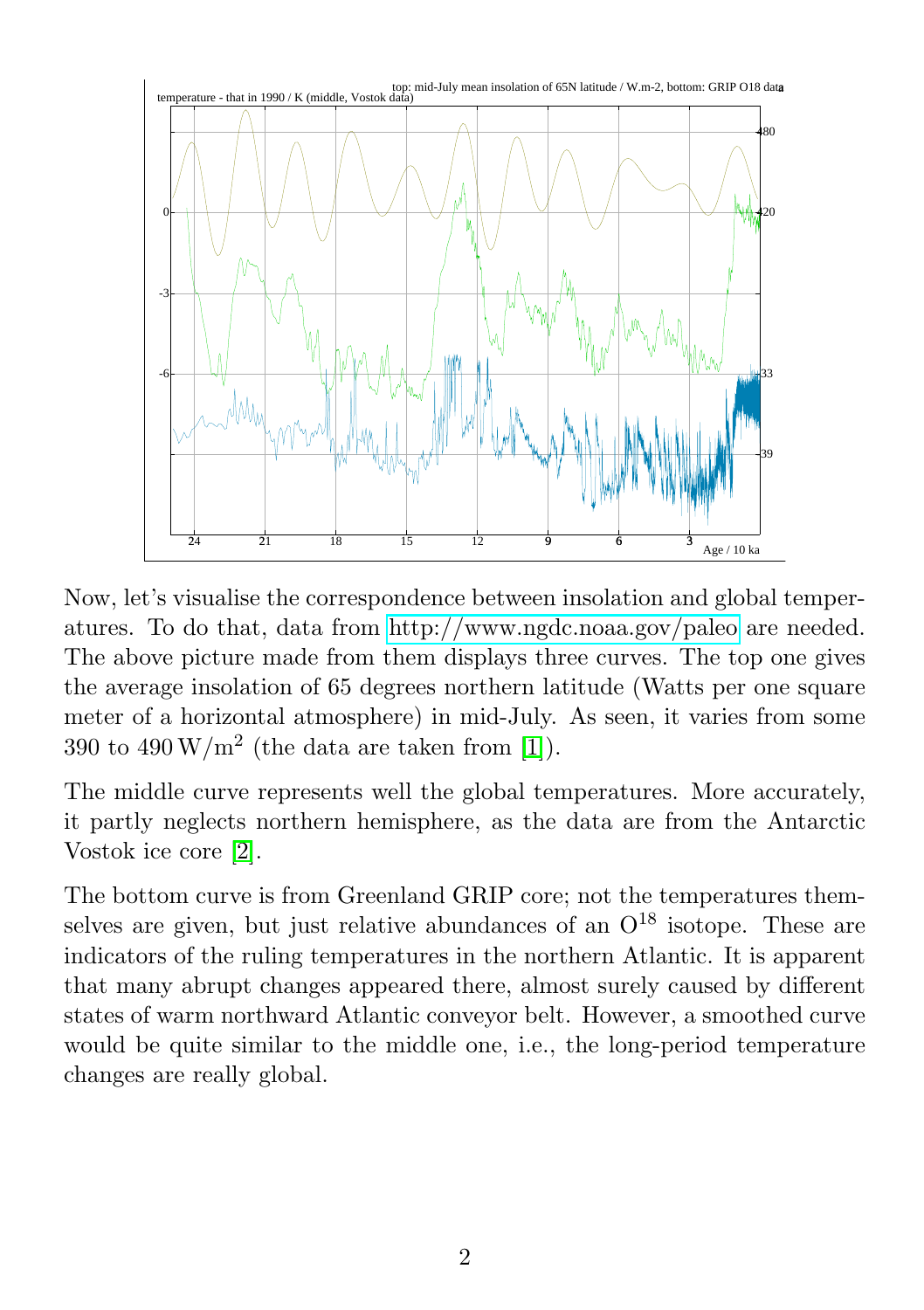

The correspondence of insolation of northern latitudes and global temperatures is striking. How is that possible? The answer is in trends of glaciation. Warm northern summers tend to diminish the ice sheet, whereas during cold ones (and warm winters with more precipitation) the permanent snow cover grows. This affects not only the Earth albedo, but somehow also the methane concentration in the atmosphere – much methane is contained in hydrates in permafrost and sea bottom in northern latitudes, and warming can release much methane into the air. The large global temperature changes are just triggered by changing insolation, their large amplitude is however possible just through a large change in greenhouse gases concentration, as figure 2 shows. The methane data are from [\[4\]](#page-4-0),  $CO<sub>2</sub>$  ones from [\[5\]](#page-4-1).

Now, the future. To get the insolation of the northern 65 degrees parallel, I have employed the programme insola from [\[6\]](#page-4-2). The result is in the following figure.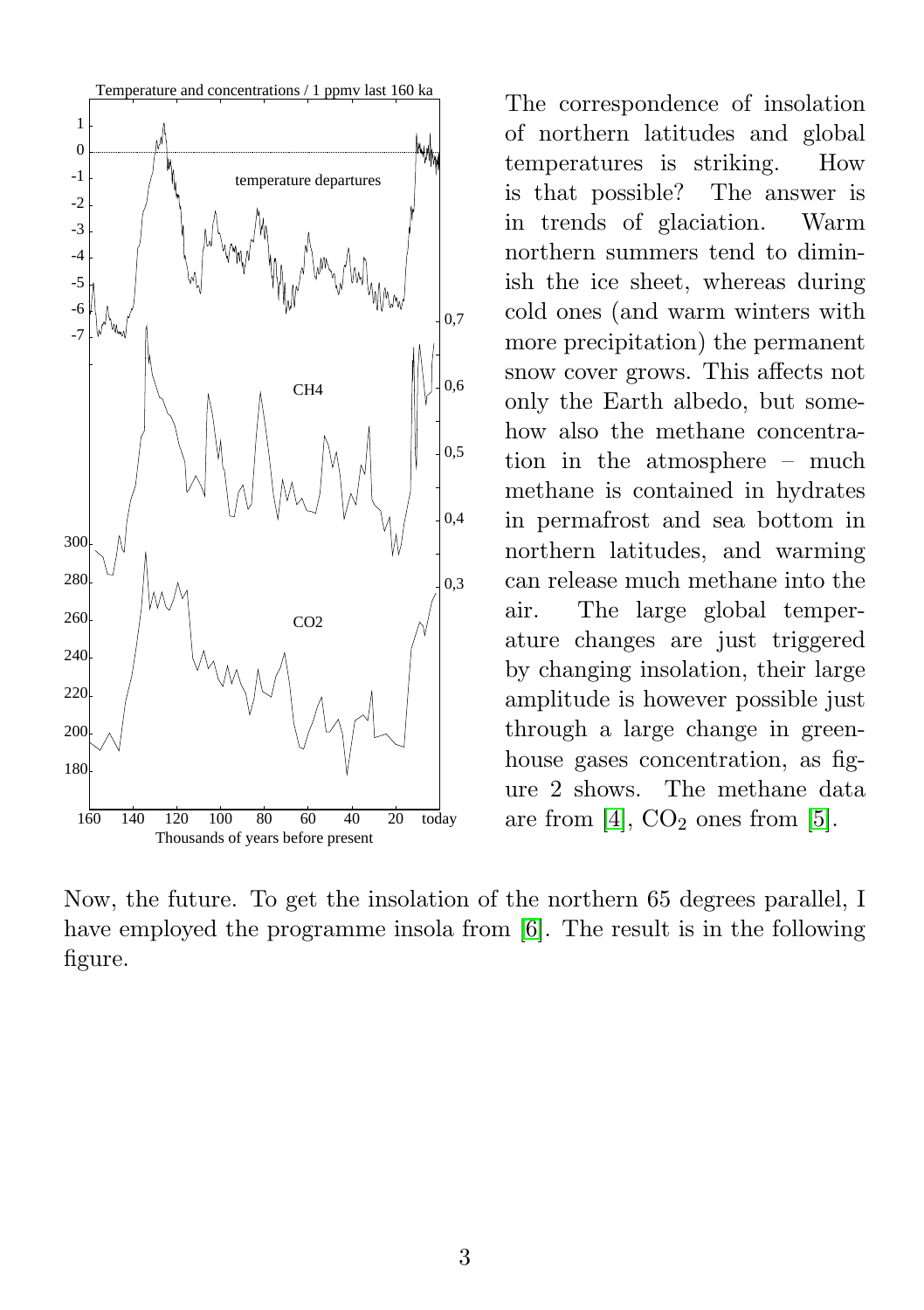

You may note, that the values for the past 260 thousand years are a bit higher than in the first figure. This is mostly due to a different part of summer for which the data hold (and to a different "solar constant", I took  $1366.3 \,\mathrm{W/m^2}$ ).

The main result is, that the mid-summer insolation of relevant northern latitudes will be not as low as at the onset of the last glaciation (110 ka before) another 0.6 Ma. The first ever pronounced fall of summer insolation happens some 130 thousands years from now, but it is not at all so deep as those ones that started the last two Ice Ages. So, we can say there is no conceivable cause for another glaciation for at least those 130 ka. Quite probably, another glaciation cannot come sooner that 620 thousand years from now.

To be worried that ice sheets will spread soon is really a queer attitude. We should be more concerned with the possibility of a runoff greenhouse effect which could turn our Earth to another Venus before that half-a-million years!

## References

- <span id="page-3-0"></span>[1] Berger, A., 1992, Orbital Variations and Insolation Database. IGBP PAGES/World Data Center-A for Paleoclimatology Data Contribution Series # 92-007. NOAA/NGDC Paleoclimatology Program, Boulder CO, USA. See [ftp://ftp.ngdc.noaa.gov/paleo/insolation,](ftp://ftp.ngdc.noaa.gov/paleo/insolation) file orbit91.
- <span id="page-3-1"></span>[2] Many authors, perhaps shortly J. Jouzel et al.; the file with all explanation and data is [ftp.ngdc.noaa.gov/paleo/icecore/antarctica/vostok/vostok](ftp://ftp.ngdc.noaa.gov/paleo/icecore/antarctica/vostok/vostok_deld.txt) deld.txt
- [3] See GRIP Ice Coring Effort, see file gripinfo.htm in <http://www.ngdc.noaa.gov/paleo/icecore/greenland/summit/document/>